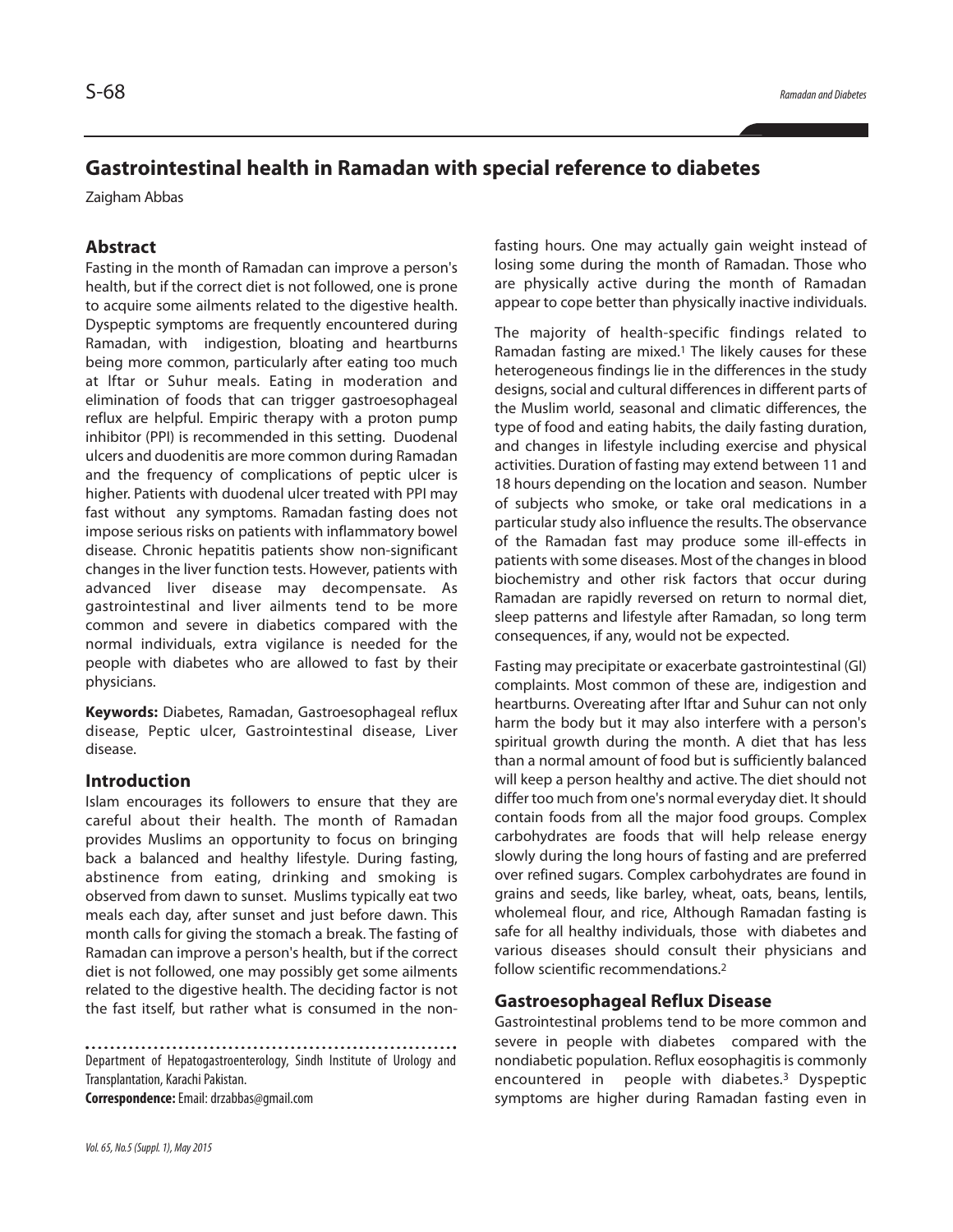normal individuals and many people experience indigestion, bloating and heartburns, particularly after eating too much at the lftar or Suhur meals. They suffer from epigastric and retrosternal burning and sore belching. Eating too fast without chewing or chewing with mouth open and fatty spicy foods aggravate the problem. Fatty foods stay in the stomach for a longer period and cause excess production of acids. Smoking at Iftar and Suhur and drinking too much of caffeinated and carbonated beverages, such as coffee, tea and cola aggravate the problem. It has been found that diabetics are more likely to develop reflux symptoms. <sup>4</sup> Foods to be avoided are deep-fried foods, e.g. pakoras (fritters), samosas (baked pastry with savoury filling); spicy and oily curries, deep fried kebabs, and paratha (fried flat bread).

Elimination of food that can trigger reflux including chocolate, caffeine, alcohol, and excess tea is advised. Empiric medical therapy with a proton pump inhibitor (PPI) is recommended in this setting. <sup>5</sup> There was a nonsignificant increase in the total prevalence of laryngopharyngeal reflux disease (LPRD) while fasting compared to the non-fasting state. <sup>6</sup> Fasting subjects must be alert to the effect of LPRD on their throat and voice in particular. Sleeping with head raised with two pillows may help to prevent reflux symptoms.

#### **Peptic Ulcer Disease**

Ramadan diet restrictions modify the circadian rhythm in humans. The time-restricted food and water intakes are associated with alteration of the circadian patterns of gastric pH and plasma gastrin. <sup>7</sup> Ramadan fasting is accompanied by an increase of the gastric acidity especially in the daytime. Gastric acidity is maximal at the end of the fasting day. So, a patient with duodenal ulcer is exposed to a high risk of disease reactivation. Incidence of duodenal ulcers and duodenitis is increased during Ramadan. <sup>8</sup> A study assessed the impact of Ramadan on referrals for upper GI endoscopy in a tertiary referral centre. There were no differences in the referral indications, oesophageal and gastric findings, but there was a significant difference in the duodenal findings. 9

Animal studies have shown that stressful stimuli, such as fasting contribute to the elevated susceptibility of diabetic gastric mucosa to damage The enhanced production of nitric oxide by inducible NOS during food deprivation seems to play an important role in gastric mucosal integrity disturbances in people with diabetes. 10 The frequency of ulcer complications in all populations is statistically higher during the month of Ramadan than the rest of the year. The frequency of the upper gastrointestinal haemorrhage and perforated peptic ulcer

is also increased. 11,12 One study showed that more patients presented with upper gastrointestinal bleeding during Ramadan compared with the non-Ramadan months (43 versus 28, respectively). <sup>13</sup> In another study, female patients tended to develop more haemorrhage and perforations during Ramadan. <sup>14</sup> However, one more study pointed out that the frequency of peptic ulcer disease was higher after Ramadan than during Ramadan but this was not statistically significant. <sup>15</sup> In this study, peptic ulcer disease occurred more frequently in the age group 30-49 years. Peptic ulcer perforation was encountered more frequently after Ramadan but the difference was not significant. Regression analysis identified the following variables as predictors of peptic ulcer disease: anorexia, pain, hypertension, smoking, epigastric pain, diabetes and family history.

The patients with duodenal ulcer can fast without risks while using a PPI if the ulcer is healed and Helicobacter pylori is eradicated. <sup>10</sup> A study showed that patients with duodenal ulcer treated with lansoprazole could fast without any added risk. 16

#### **Inflammatory Bowel Disease**

In a study done by Tavakkoli H, et al, <sup>17</sup> sixty patients with IBD, who were in remission and undertook fasting according to their own free will, underwent assessment of quality-of-life (QoL) parameters, psychological state and the severity of symptoms before and after Ramadan. There was no correlation between the number of fasting days and the severity of the disease, QoL and psychological state of the patients. QoL did not change after Ramadan. Ramadan fasting does not impose serious risks on patients with IBD.

## **Altered Bowel Habits**

The prevalence of altered bowel habits, diarrhoea or constipation, is more common in patients who had diabetic complications and a long duration of diabetes. 18 Constipation may be very annoying for someone undertaking a fast. Maintaining good hydration during hours of break, increasing the fibre content of the food, liberal use of fruit and vegetables in the diet, and light exercise helps to keep bowel movements regular. If the problem persists, bulk laxatives likely Ispaghula husk may be of help. <sup>19</sup> Some individuals complain of having loose stools at suhur especially who eat excess pakoras, chickpeas or sweets made from milk. Changes in the Iftar menu may help in ameliorating this complaint. Lactose supplements may be indicated for those who are lactose intolerant.

## **Liver and Chronic Liver Disease**

During Ramadan fasting, glucose homeostasis is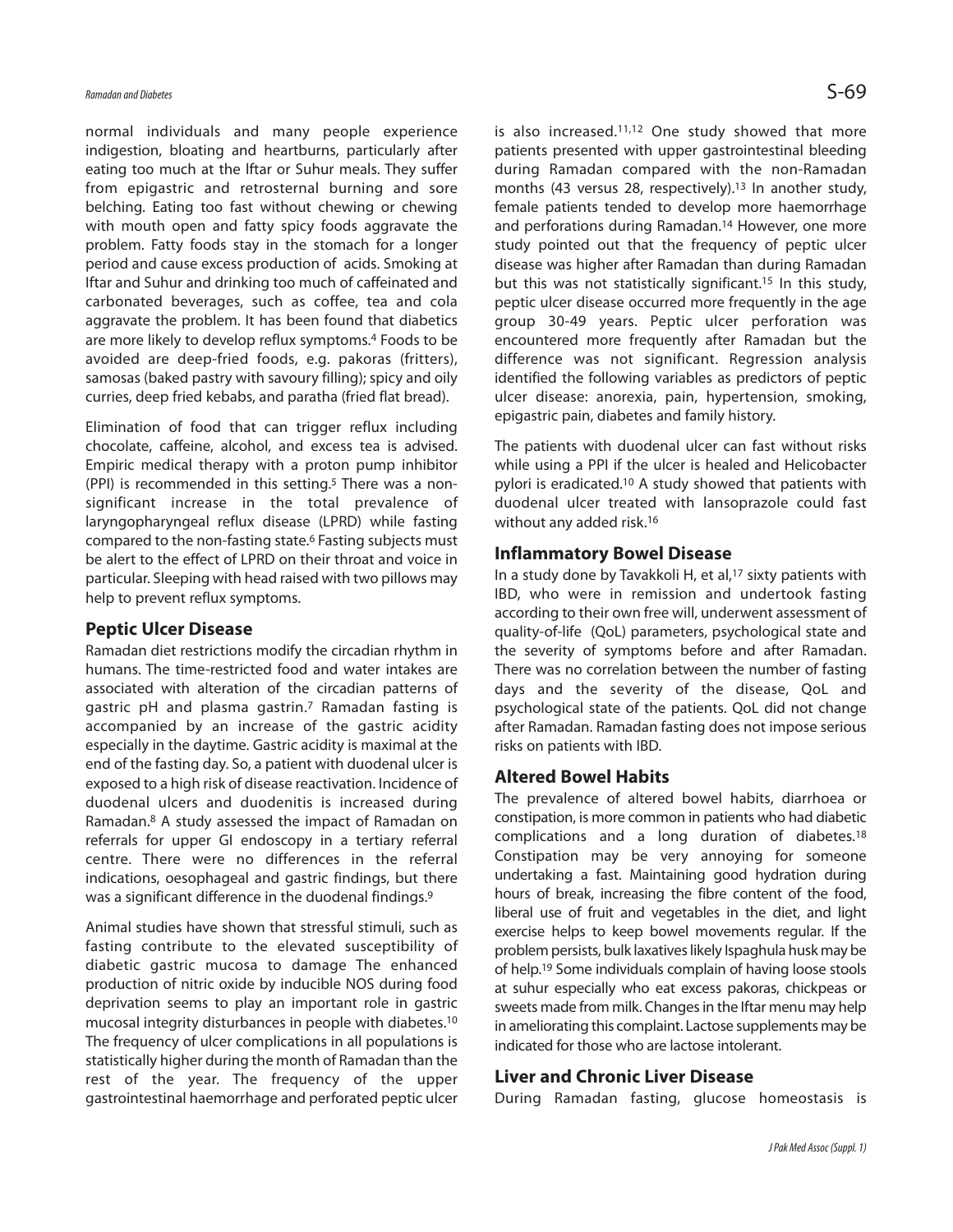maintained by meals taken during night time before dawn and by liver glycogen stores. Changes in serum lipids are variable and depend on the quality and quantity of food intake, physical activity and exercise, and changes in body weight.<sup>1,2</sup> Patients with well-controlled type 2 diabetes may observe Ramadan fasting, but fasting is not recommended for type 1, noncompliant, poorly controlled and pregnant diabetics. 2

In a study done in Ramadan by Ajabnoor GM, et al, 20 glucose concentration was kept within normal range, with a significant increase in the morning meal. Mean morning concentration of leptin was significantly higher than pre-Ramadan values (p=0.001), in contrast to that of adiponectin, which was significantly lower (p<0.001). These changes were associated with increased insulin resistance in morning and evening. Concentrations of high sensitivity C-reactive protein (hsCRP) were lower during Ramadan than those during regular living conditions, however, normal circadian fluctuation was abolished (p=0.49). Even though means of liver enzymes, total bilirubin, total protein and albumin were all decreased during Ramadan, statistically lower means were only noted for GGT, total protein, and albumin (p=0.018, 0.002 and 0.001 respectively).

A study was done on rats who fasted (12 hours) and then were refed (12 hours) daily for 30 days, as practised by Muslims during Ramadan. <sup>21</sup> Ramadan-type fasting caused a significant decline in serum glucose, cholesterol and lactate dehydrogenase activity, whereas inorganic phosphate increased but blood urea nitrogen was not changed. Fasting resulted in increased activities of intestinal lactate (+34%), isocitrate (+63%), succinate (+83%) and malate (+106%) dehydrogenases, fructose 1, 6-bisphosphatase (+17%) and glucose-6-phosphatase (+22%). Liver lactate dehydrogenase, malate dehydrogenase, glucose-6-phosphatase and fructose 1, 6 bisphosphatase activities were also enhanced. However, the activities of glucose-6-phosphate dehydrogenase and malic enzyme fell significantly in the intestine but increased in liver. Although the activities of alkaline phosphatase, gamma-glutamyl transpeptidase and sucrase decreased in mucosal homogenates and brush border membrane, those of liver alkaline phosphatase, gamma-glutamyl transpeptidase and leucine aminopeptidase significantly increased. These changes were due to a respective decrease and increase of the maximal velocities of the enzyme reactions. Ramadantype fasting caused similar effects whether the rats fasted with a daytime or night-time feeding schedule. The present results show a tremendous adaptation capacity of both liver and intestinal metabolic activities with Ramadan-type fasting in rats used as a model for Ramadan fasting in people.

In a study done on chronic liver disease patients, 22 the non-fasting group showed significant good adherence to therapy (43.4%) compared to (27.2%) the fasting group (p=0.016). Dyspeptic symptoms were higher in the fasting (53.4%) compared to (38.4%) the non-fasting group (p=0.032). G.I. bleeding during Ramadan was higher in the fasting group (17.5%) compared to non-fasting (14.1%), but the bleeding due to esophageal varices was significantly higher in the non-fasting group (9.1%) compared to (1%) the fasting group (p=0.004). Fasting chronic hepatitis group showed non-significant changes in the liver functions during and after Ramadan. However, 13% of fasting cirrhotic patients tripped into Child class C during Ramadan and 32.6% after Ramadan.

#### **Miscellaneous**

Long-term hunger and the changes in the nutritional routines during Ramadan did not constitute any risk factors for acute appendicitis. <sup>23</sup> Findings on the increase in primary small bowel volvulus, mesenteric ischaemia, and hyperemesis gravidarum, and the decrease in idiopathic intussusception remain to be investigated more, before a definitive conclusion can be made. 24

#### **Conclusion**

Millions of Muslims participate in the fast of Ramadan each year. There is an increase in the gastroesophageal reflux related symptoms and peptic ulcer disease, which can be adequately looked after by the use of proton pump inhibitors. Some patients with advanced chronic liver disease may decompensate if they fast. As gastrointestinal problems tend to be more common and severe in diabetics compared with the nondiabetic population, diabetic fasting patients need to observe extra precautions during fasting which will help them to have a comfortable Ramadan.

#### **References**

- 1. Alkandari JR, Maughan RJ, Roky R, Aziz AR, Karli U. The implications of Ramadan fasting for human health and well-being. J Sports Sci 2012; 30 (Suppl 1): S9-19.
- 2. Azizi F. Islamic fasting and health. Ann Nutr Metab 2010; 56: 273- 82.
- 3. Antwi Ch, Krahulec B, Michalko L, Strbova L, Hlinstakova S, Balazovjech I. Does diabetic autonomic neuropathy influence the clinical manifestations of reflux esophagitis? Bratisl Lek Listy 2003; 104: 139-42.
- 4. Natalini J, Palit A, Sankineni A, Friedenberg FK. Diabetes mellitusis an independent risk for gastroesophageal reflux disease among urban African Americans. Dis Esophagus 2014. doi: 10.1111/dote.12213. [Epub ahead of print]
- 5. Katz PO, Gerson LB, Vela MF. Guidelines for the diagnosis and management of gastroesophageal reflux disease. Am J